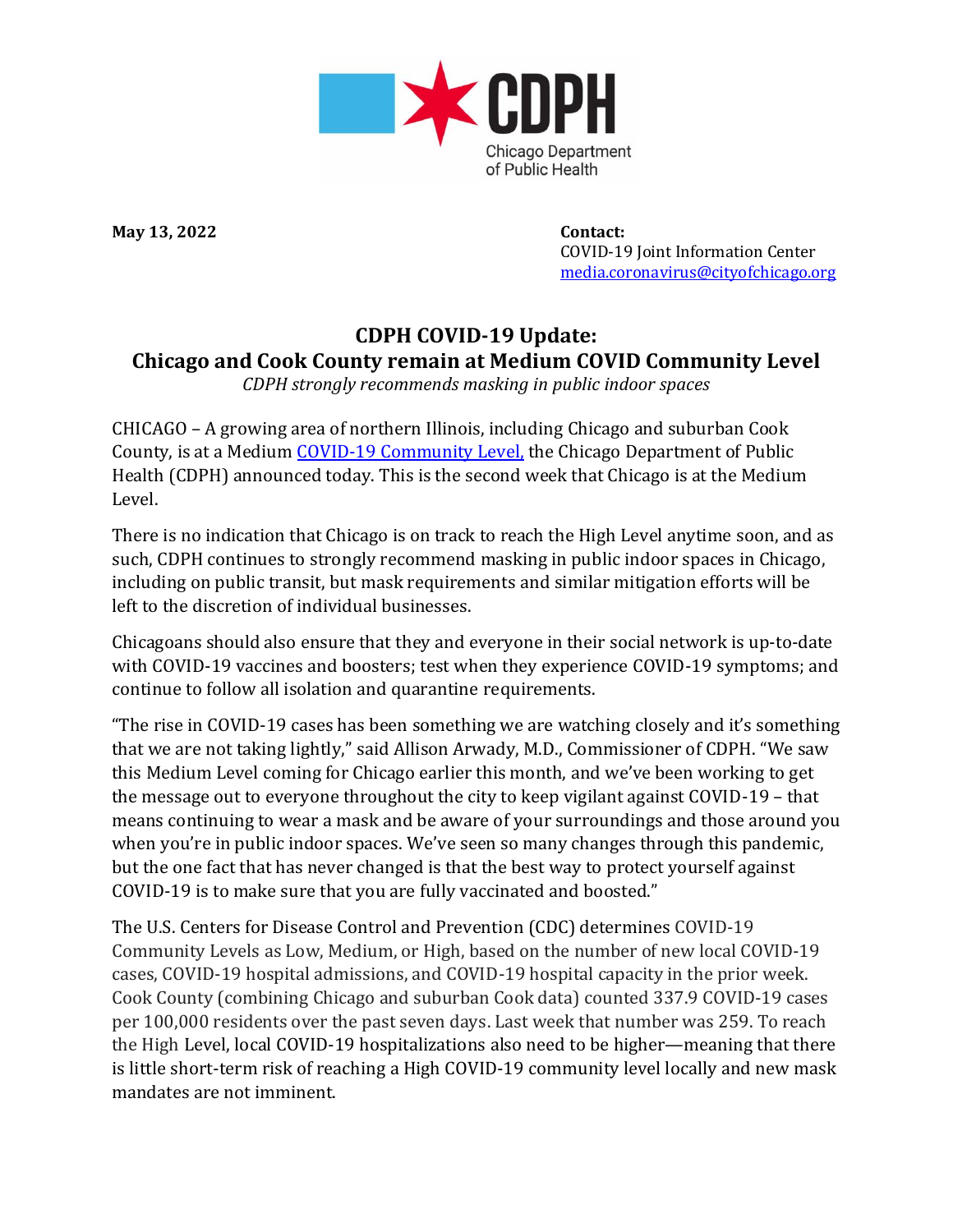"As cases rise in Chicago, remember, we have the tools – namely vaccines and masks – to fight it back," said Arwady. "Don't live in fear of COVID, but respect it – meaning we all need to continue to take it seriously and take the precautions necessary to protect everyone. Being vaccinated and masking won't entirely prevent COVID-19, but it will most likely keep you from serious illness and hospitalization."

Individual businesses or settings may enact their own mask or vaccination requirements, and patrons of those businesses should respect and adhere to such requirements.

Chicago Public Schools is encouraging indoor masking and the CTA is encouraging riders to wear masks on buses and trains. Free masks are available on buses and at rail stations and in school settings across Chicago.

According to the CDC, 18.4 percent – or 593 – of the 3,220 counties in the U.S. and Puerto Rico are now at Medium or High COVID-19 Community Levels. That is a 49.4 percent increase from last week.

Cook County is among 23 Illinois counties (up from 14 last week) now at a Medium Level. No Illinois counties have reached a High Level, but closest to home, Kenosha and Racine Counties in Wisconsin are at a High Level. There are 15 counties in Michigan, in areas that include Detroit, Ann Arbor, Traverse City, and Mackinac County, at a High Level. There are no Indiana counties at a High Level.

The Northeast and New England remain the nation's largest area of Medium to High COVID Community Levels. Except for Essex County, Vermont, every county in New England is at Medium or High Level.

The CDC last week renewed its travel masking guidelines. CDC recommends that everyone aged 2 and older – including passengers and workers –wear a well-fitting [mask or](https://www.cdc.gov/coronavirus/2019-ncov/prevent-getting-sick/types-of-masks.html)  [respirator](https://www.cdc.gov/coronavirus/2019-ncov/prevent-getting-sick/types-of-masks.html) over the nose and mouth on transportation such as airplanes, trains, and buses and in transportation hubs such as airports and transit stations.

| <b>Community Level</b> | <b>Number of Counties</b> | <b>Percent of</b><br><b>Counties</b> | % Change from<br><b>Prior Week</b> |
|------------------------|---------------------------|--------------------------------------|------------------------------------|
| High                   | 137 (79 last week)        | 4.25%                                | 1.8%                               |
| Medium                 | 456 (318 last week)       | 14.15%                               | 4.28%                              |
| Low                    | 2630 (2827 last week)     | 81.6%                                | $-6.09\%$                          |

## **COVID-19 Community Levels in U.S. by County**

The Chicago Department of Public Health tracks and reports many COVID-19 metrics daily for City of Chicago residents, while the Cook County Department of Public Health does so for suburban Cook County residents (excluding Chicago). Visit *chi.gov/coviddash* for the Chicago COVID-19 daily data dashboard. When the CDC updates its COVID-19 Community Levels national map each week (typically on Thursday evenings), both City of Chicago and suburban Cook County daily data are combined into one weekly metric for Cook County.